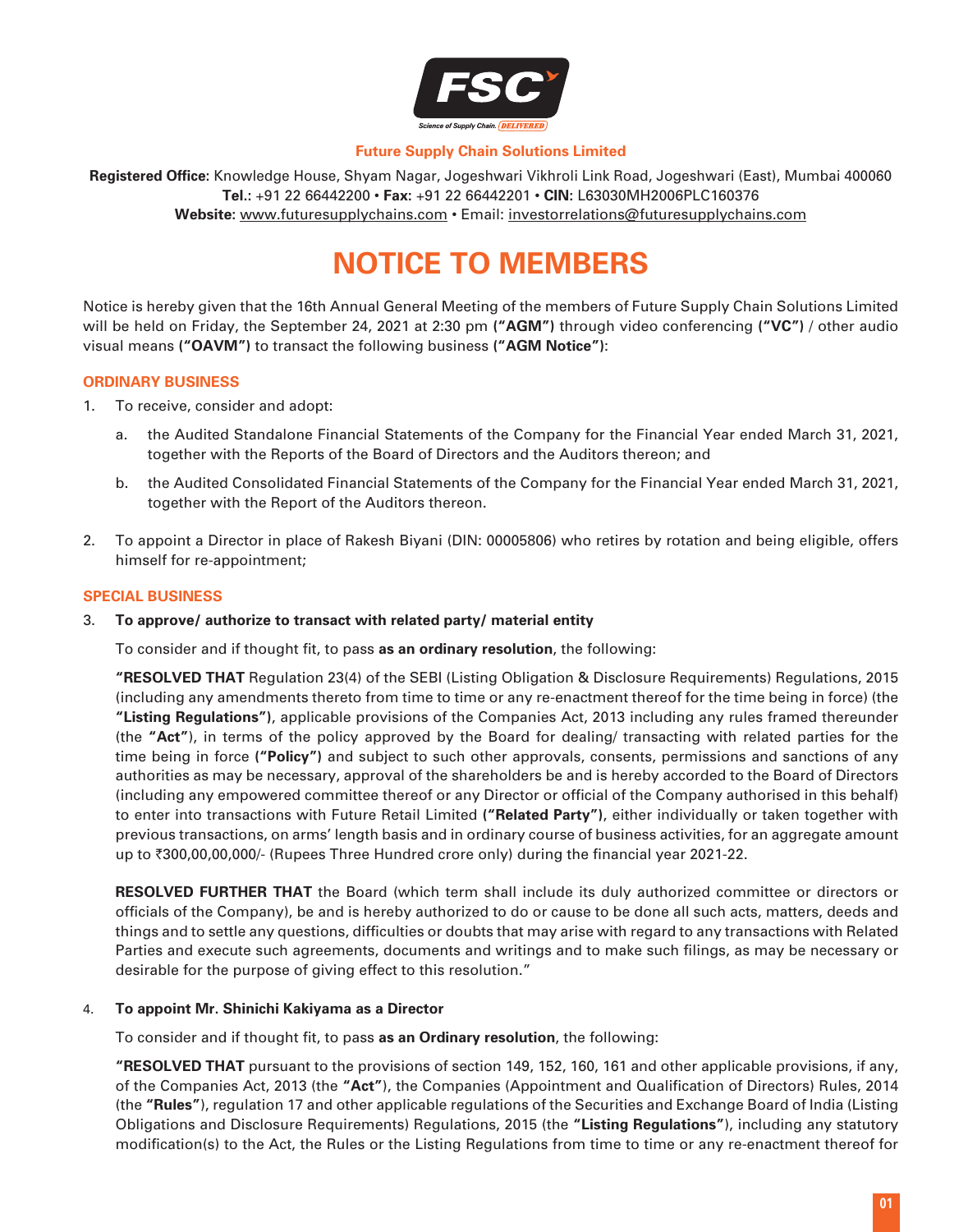the time being in force, in accordance with the Articles of Association of the Company, Mr. Shinichi Kakiyama (DIN: 0009193850) who was appointed as an Additional Director of the Company and in respect of whom the Company has received a notice under section 160 of the Act from a member proposing the candidature of Mr. Shinichi Kakiyama for the office of Director, be and is hereby appointed as a Director of the Company (termed as a "Non-Executive Non-Independent Director") whose office be liable to the determination of retirement by rotation.

 **RESOLVED FURTHER THAT** the Board of Directors of the Company (which term shall include any empowered or authorised committee thereof) be and is hereby authorised to do all such acts, deeds, things and matters and take all requisite steps and actions as may be necessary, proper and expedite to give effect to this resolution."

**By order of the Board of Directors of Future Supply Chain Solutions Limited**

**Vimal K Dhruve** Company Secretary Mumbai, August 10, 2021

#### **Notes & Instructions:**

- 1. A statement pursuant to Section 102 of the Companies Act, 2013 (the **"Act"**) setting out material facts concerning the special business under item Nos. 3 and 4 of the AGM Notice is annexed herewith.
- 2. The Ministry of Corporate Affairs **("MCA")** has, vide General Circulars No. 14/2020 dated April 8, 2020, No. 17/2020 dated April 13, 2020, No. 20/2020 dated May 5, 2020, No. 02/2021 dated January 13, 2021 and No.10/2021 dated June 23, 2021 (collectively **"MCA Circulars"**), permitted the companies to hold the general meetings (including AGMs) through video conferencing or other audio visual means and pass the necessary resolutions thereat. Accordingly, the AGM of the Company is being convened and conducted through two-way video conference, in compliance with MCA Circulars and requirements of physical attendance of the members has been dispensed with.
- 3. In line with the MCA Circulars, the AGM Notice along with the Annual Report for 2020-21 are being sent only by electronic mode to those Members whose e-mail addresses are registered with the Company/ Depositories. Members may please note that this Notice will also be available on (i) the Company's website at https:// www.futuresupplychains.com/annual-reports.php (ii) websites of the Stock Exchanges i.e. BSE Limited and National Stock Exchange of India Limited at www.bseindia.com and www.nseindia.com respectively; and (iii) on the website of National Securities Depository Limited **("NSDL")** at [www.evoting.nsdl.com](http://www.evoting.nsdl.com).
- 4. Members who have not registered their e-mail address are requested to register the same in respect of shares held in electronic form with the Depository through their Depository Participant(s) and in respect of shares held in physical form, by writing to the Company's Registrar and Share Transfer Agent - Link Intime India Private Limited.
- 5. Pursuant to the MCA Circulars, the Company has enabled a process for the limited purpose of receiving the Company's annual report and AGM Notice (including remote e-voting instructions) electronically, the members may temporarily update their email address by accessing the link [https://linkintime.co.in/emailreg/email\\_register.html.](https://linkintime.co.in/emailreg/email_register.html)
- 6. The Company has engaged NSDL to provide the facility to the members for attending the AGM from their respective locations through video conferencing and other audio-visual means. Detailed procedure as how to attend the AGM, are given separately.
- 7. The Company has availed a facility from NSDL to enable members to vote online during the remote e-voting period as well as during the AGM. Detailed procedure as how to vote electronically, are given separately.
- 8. As required under regulation 26(4) and 36 of the SEBI (Listing Obligations and Disclosure Requirements) Regulations, 2015 **("Listing Regulations")** and Secretarial Standards on General Meetings **("SS-II")**, requisite details of the Directors seeking appointment/ re-appointment at the AGM are provided in an annexure to this AGM Notice.
- 9. Pursuant to MCA Circulars and relaxation granted by the Securities and Exchange Board of India **("SEBI")** vide its circular No. SEBI/HO/CFD/CMD1/CIR/P/2020/79 dated May 12, 2020 **("SEBI Circular")**, facility to the members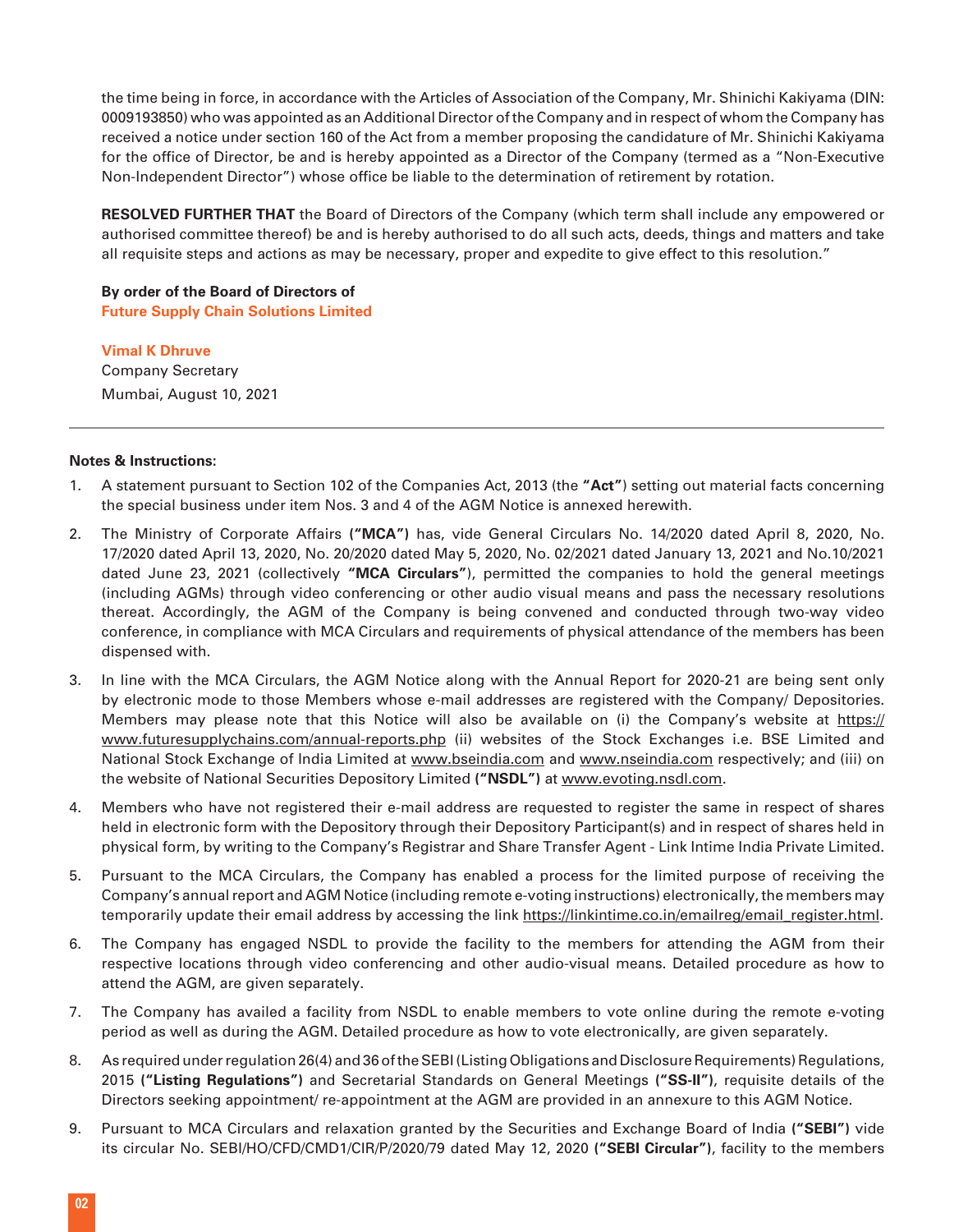to appoint a proxy on his/ her stead, will not be available for the AGM. In view of the same, the Form of Proxy is not annexed to this AGM Notice. However, Institutional shareholders intending to be present through their authorised representatives to attend the AGM are requested to send by email, a certified copy of the resolution of appropriate authority to (i) the Company Secretary at investorrelations@futuresupplychains.com; (ii) Scrutinizer at kbindudshah@gmail.com with a copy mark to evoting@nsdl.co.in, authorizing them to attend and vote on their behalf at the AGM.

- 10. Register of Directors and KMPs maintained under section 170 of the Act, Certificate from the Statutory Auditors relating to the Company's Stock Options Plan under SEBI (Share Based Employee Benefits) Regulations, 2014 shall be available for inspection by the members during the AGM. Members seeking to inspect such documents can send such intent through an email at investorrelations[@futuresupplychains.com](mailto:invesotrrelations@futuresupplychains.com)
- 11. All documents referred to in the accompanying Notice and the Explanatory Statement shall be available for inspection electronically. Members seeking to inspect such documents can send an email to [investorrelations@futuresupplychains.com](mailto:investorrelations@futuresupplychains.com).
- 12. As the AGM is to be held through VC/ OAVM, the route map is not annexed to this AGM Notice.
- 13. Members are requested to send all communications relating to shares to the Registrar & Share Transfer Agent (R & T Agent) at the following address:

# **Link Intime India Private Limited**

C-101, Embassy 247, LBS Marg, Vikhroli (West), Mumbai 400083 Phone No. (022) 49186270; Fax No. (022) 49186060; E-mail: rnt.helpdesk@linkintime.co.in

- 14. Members are requested to send their queries with regard to the Annual Report at least seven days in advance to the Company through an e-mail at [investorrelations@futuresupplychains.com](mailto:investorrelations@futuresupplychains.com)
- 15. The Company has fixed a period commencing at 9:00 a.m. on September 21, 2021 till 5:00 p.m. on September 23, 2021 for remote e-voting on resolutions proposed at the AGM. The Company has fixed September 17, 2021 as the date on which a person holding equity share(s) is entitled to vote through remote e-voting ("Cut-off date"). A member who has exercised his/ her vote during this period, is also entitled to attend the AGM but shall not be entitled to cast vote again. The remote e-voting module shall be disabled by NSDL immediately after 5:00 p.m. on September 23, 2021. However, a facility to vote during the AGM shall also be available to those members who have not cast their vote during remote e-voting period. In case of joint holders, only such joint holder who is higher in the order of names will be entitled to vote at the AGM.

# **STATEMENT PURSUANT TO SECTION 102(1) OF THE COMPANIES ACT, 2013**

The following statement sets out all material facts relating to the Special Business matters mentioned in the AGM Notice:

# **Special Business Item 3 – Approval of Material Transactions with Related Party**

The Company derives its substantial portion of the revenues from Future Retail Limited **("Related Party")** in ordinary course of its business. The Audit Committee, wholly comprising Independent Directors, also approved to enter into transactions with the Related Party. It is expected that the value of transactions specified under the proposed resolution and consisting of providing logistics and warehousing services, sale/ purchase of fixed assets and certain payments towards the rent and expenses, entered / to be entered into with the Related Party, whether considered individually and/or taken together with previous transactions during the year 2021-22, would exceed the stipulated threshold of 10% of the consolidated turnover of the Company as per the latest audited financial statements i.e. F.Y. 2020-21 **("Material Transactions")**. Pursuant to the regulation 23 of the SEBI (Listing Obligations and Disclosure Requirements) Regulations, 2015 **("Listing Regulations")**, Material Transactions require approval of the shareholders. Shareholders belonging to the Promoter Group are requested to note that they shall not be able to vote on the proposed resolution to approve it, as required under regulation 23(4) of the Listing Regulations.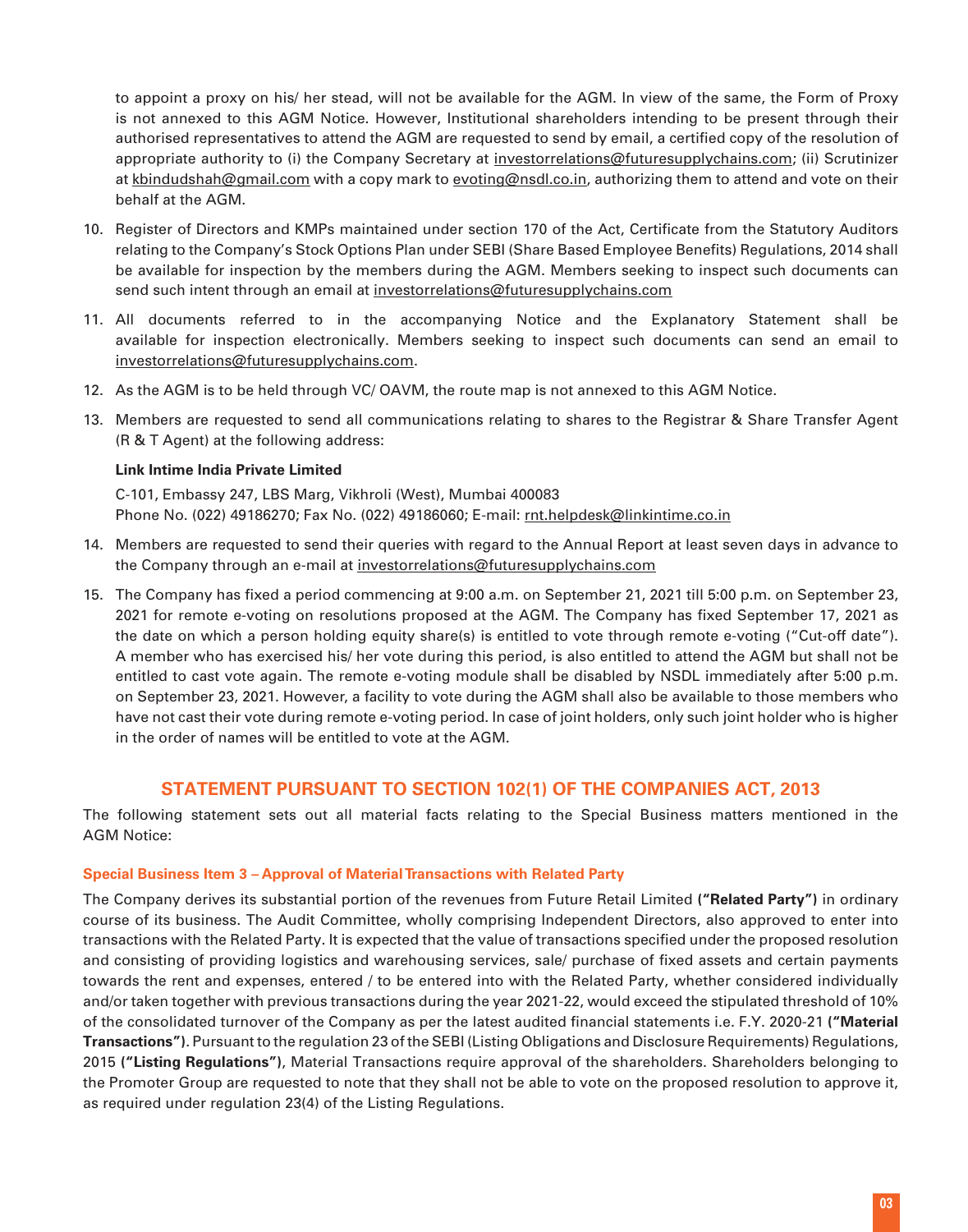The Material Transactions are/ would be conducted on arms' length basis and in ordinary course of business. Accordingly, provisions of section 188(1) of the Companies Act, 2013 do not apply. However, as required under rule 15 of the Companies (Meetings of Board and its Powers) Rules, 2014, members may take note of the below information:

- **Nature of Transactions:** Providing logistics, warehousing and distribution services, sale/ purchase of fixed assets and certain payment towards rent and other expenses on arms' length basis;
- **Name of the entity:** Future Retail Limited;
- **Name of the Director or Key Management Personnel who is related, if any:** None
- **Nature of Relationship:** Material entity/ Related Party/ Group entity;
- **Nature, Material Terms, Monetary value and particulars of the contract or arrangement:** Up to an aggregate amount of  $\bar{\tau}$  300.00 crore in one or more tranches and on terms and conditions as may be mutually agreed from time to time but subject to the provisions of the applicable laws and on arms' length basis;
- **Any other relevant or important Information:** The transactions covered under the resolution have been reviewed and approved by the Audit Committee wholly comprising the Independent Directors.

In view of the expected volume involved in the Material Transactions, your Directors recommend the resolution for your approval as an Ordinary resolution.

None of the Directors, Key Management Personnel of the Company and their respective relatives shall be considered to be interested in the proposed resolution except, if so, as a member of any of the entities covered in the proposed resolution.

#### **Special Business Item 4 – Appointment of Shinichi Kakiyama as a Director**

The Company has entered into agreements with Nippon Express (South Asia & Oceania) Pte. Ltd. **("Nippon")** with respect to the investment made by Nippon in the Company **("Agreement")**. Pursuant to the Agreement and Articles of Association of the Company, Nippon has right to nominate a person on the Board of the Company. Members are requested to note that Nippon had earlier nominated Hiroyuki Tanaka as a Director which nomination was withdrawn by Nippon and proposed the appointment of Shinichi Kakiyama. Accordingly, subsequent to the selection and recommendation by the Nomination and Remuneration Committee of the Company, the Board of Directors of the Company (the **"Board"**) vide its resolution dated June 24, 2021 appointed Shinichi Kakiyama as an Additional Director of the Company.

Members are requested to refer to the Annexure given to this Notice for profile of Shinichi Kakiyama. Shinichi Kakiyama neither holds any directorship in any body corporate in India nor any securities of the Company. His appointment shall be subject to the determination of retirement by rotation in accordance with the applicable provisions of the Act and Articles of Association of the Company. Further, Shinichi Kakiyama is not related to any other Director(s) / Key Managerial Personnel(s) of the Company.

Pursuant to provisions of section 152(2) of Act, appointment of any Directo r needs to be approved by the members. Therefore, consent of the members is being sought by way an ordinary resolution to appoint Shinichi Kakiyama as a Director of the Company. Your Directors recommend the resolution for your approval as an Ordinary Resolution.

Shinichi Kakiyama shall be deemed to be concerned or interested to the extent of the benefits and entitlements as a Director in the Company in accordance with the applicable laws. Although, no remuneration is proposed to be paid to him as a Director, he shall be entitled to receive fees to attend meetings of the Board/ Committee in which he may be a member and claim other incidental expenses for attending such meetings. No other Directors or Key Managerial Personnel of the Company including any of their relatives shall be deemed to be concerned or interested in the proposed resolution.

# **By order of the Board of Directors of Future Supply Chain Solutions Limited**

**Vimal K Dhruve** Company Secretary Mumbai, August 10, 2021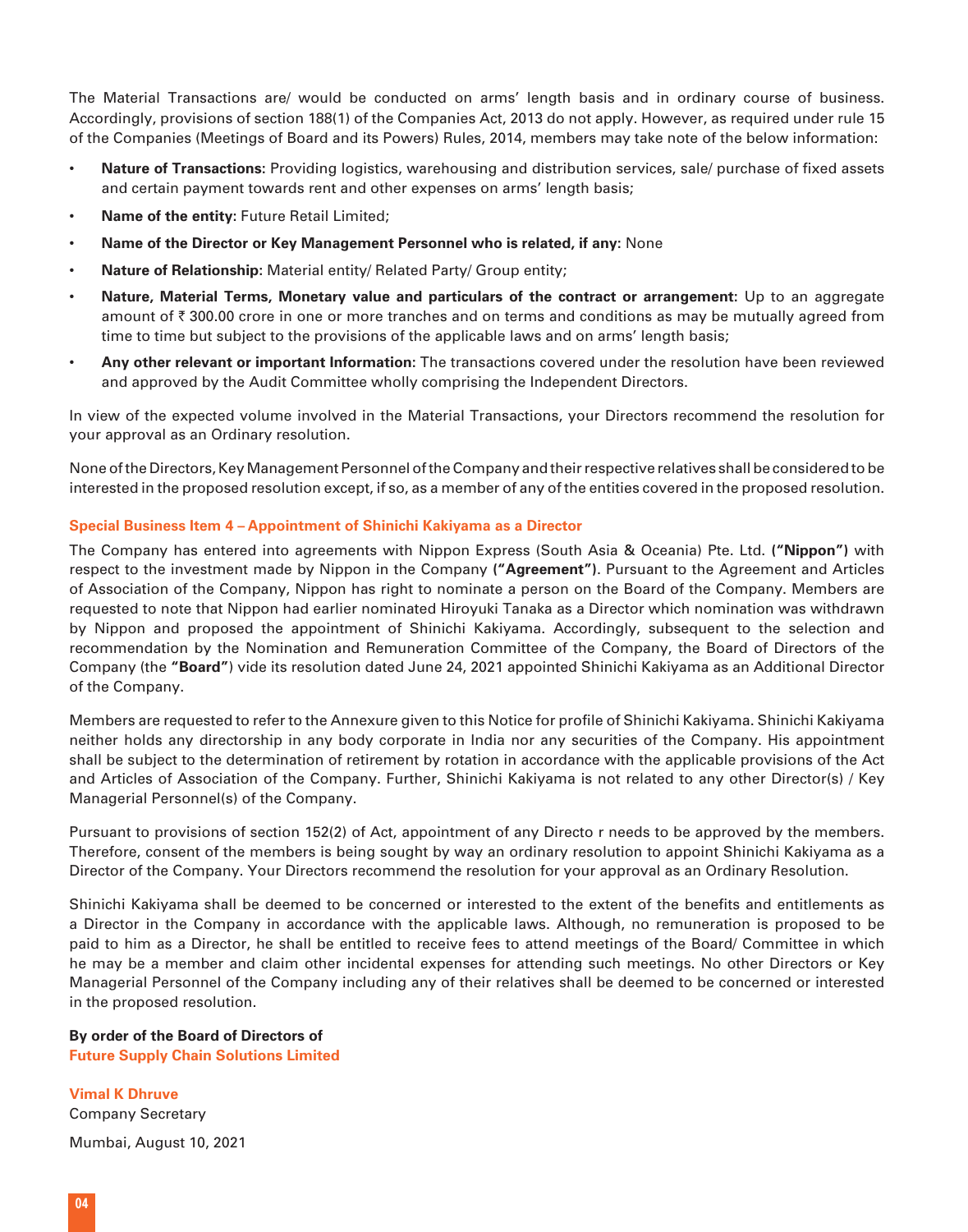# **Annexure to the Notice of 16th Annual General Meeting**

Information as required pursuant to regulation 26(4) and 36 of the Securities and Exchange Board of India (Listing Obligations and Disclosure Requirements) Regulations, 2015 and Secretarial Standards on General Meetings (SS-2), in respect of Directors seeking appointment/ re-appointment at the AGM.

| <b>Particular</b>                        | <b>Name of the Directors</b>                                                                                                                                                                                                                                                                                                    |                                                                                                                                                                                                                                                                                                                                                                              |  |
|------------------------------------------|---------------------------------------------------------------------------------------------------------------------------------------------------------------------------------------------------------------------------------------------------------------------------------------------------------------------------------|------------------------------------------------------------------------------------------------------------------------------------------------------------------------------------------------------------------------------------------------------------------------------------------------------------------------------------------------------------------------------|--|
|                                          | Rakesh Biyani                                                                                                                                                                                                                                                                                                                   | Shinichi Kakiyama                                                                                                                                                                                                                                                                                                                                                            |  |
| Date of Birth                            | April 5, 1972                                                                                                                                                                                                                                                                                                                   | December 26, 1963                                                                                                                                                                                                                                                                                                                                                            |  |
| Nationality                              | Indian                                                                                                                                                                                                                                                                                                                          | Foreign                                                                                                                                                                                                                                                                                                                                                                      |  |
| <b>Brief Profile</b>                     | He holds a bachelor's degree in Commerce<br>from University of Bombay and has attended<br>the Advanced Management Program from<br>Harvard Business School. He has over 25<br>years of experience in the retail, supply<br>chain and logistics, and fashion industries.<br>He was awarded (i) an appreciation award              | He is Executive Officer and General Manager<br>of Overseas Business Administration Division<br>at Nippon Express Co. Ltd. ("Nippon")<br>and presently stationed at Tokyo, Japan.<br>He is faculty of Literature from Seinan Gakuin<br>University, Japan. He holds over 34 years of<br>experience at various corporate positions                                              |  |
|                                          | by Datamatics Global Services Limited<br>for outstanding contribution to leadership<br>development initiative of Datamatics Global<br>Services Limited; and (ii) an appreciation<br>by the<br>Clothing<br>Manufacturers<br>award<br>Association of India at the CMAI Fashion Retail<br>Summit on May 8, 2013.                   | and associated with Nippon since 1986.<br>During his long association with Nippon,<br>he gained expertise in the field of Air Cargo<br>business, logistics business and held various<br>managerial positions for the domestic and<br>international business divisions. From the<br>year 2019 to 2021, he held the position of<br>vice president and Regional General Manager |  |
|                                          |                                                                                                                                                                                                                                                                                                                                 | for Nippon's business in entire Europe.<br>Presently, he is in charge of Overseas Business<br>Administration and Development.                                                                                                                                                                                                                                                |  |
| Expertise in specific                    | Strategies & Planning,<br>technology                                                                                                                                                                                                                                                                                            | and Business planning and development                                                                                                                                                                                                                                                                                                                                        |  |
| functional areas                         | business management                                                                                                                                                                                                                                                                                                             |                                                                                                                                                                                                                                                                                                                                                                              |  |
| Any relationships                        | None                                                                                                                                                                                                                                                                                                                            | None                                                                                                                                                                                                                                                                                                                                                                         |  |
| between                                  |                                                                                                                                                                                                                                                                                                                                 |                                                                                                                                                                                                                                                                                                                                                                              |  |
| directors inter-se                       |                                                                                                                                                                                                                                                                                                                                 |                                                                                                                                                                                                                                                                                                                                                                              |  |
| No. of shares held                       | Nil                                                                                                                                                                                                                                                                                                                             | Nil                                                                                                                                                                                                                                                                                                                                                                          |  |
| Terms and conditions of                  | Liable to retire by rotation                                                                                                                                                                                                                                                                                                    | Liable to retire by rotation                                                                                                                                                                                                                                                                                                                                                 |  |
| appointment                              |                                                                                                                                                                                                                                                                                                                                 |                                                                                                                                                                                                                                                                                                                                                                              |  |
| Remuneration                             | Nil                                                                                                                                                                                                                                                                                                                             | Nil                                                                                                                                                                                                                                                                                                                                                                          |  |
| sought to be paid                        |                                                                                                                                                                                                                                                                                                                                 |                                                                                                                                                                                                                                                                                                                                                                              |  |
| Date of first appointment                | July 13, 2007                                                                                                                                                                                                                                                                                                                   | June 24, 2021                                                                                                                                                                                                                                                                                                                                                                |  |
| Directorships held in<br>other companies | Future<br>Retail<br>Turtle<br>Limited; None<br>Limited;<br>Futurebazaar India Limited; Future Lifestyle<br>Fashions Limited; Shree<br>Balaji Umber<br>Properties Private Limited; Shree Balaji Parvat<br>View Properties Private Limited; Celio Future<br>Fashion Private Limited; Ryka Commercial<br>Ventures Private Limited; |                                                                                                                                                                                                                                                                                                                                                                              |  |
| Membership/                              | Future Retail Limited (Audit Committee,                                                                                                                                                                                                                                                                                         | None                                                                                                                                                                                                                                                                                                                                                                         |  |
| Chairmanship of                          | Committee);<br><b>Risk</b><br>Management<br>Future                                                                                                                                                                                                                                                                              |                                                                                                                                                                                                                                                                                                                                                                              |  |
| committees in                            | Lifestyle Fashions Limited (Nomination and                                                                                                                                                                                                                                                                                      |                                                                                                                                                                                                                                                                                                                                                                              |  |
| other companies                          | Remuneration, Risk Management Committee,                                                                                                                                                                                                                                                                                        |                                                                                                                                                                                                                                                                                                                                                                              |  |
|                                          | Relationship<br><b>Stakeholders</b><br>Committee);                                                                                                                                                                                                                                                                              |                                                                                                                                                                                                                                                                                                                                                                              |  |
| No. of Board meetings                    | Futurebazaar India Limited (Audit Committee)<br>7                                                                                                                                                                                                                                                                               | N.A.                                                                                                                                                                                                                                                                                                                                                                         |  |
| attended during                          |                                                                                                                                                                                                                                                                                                                                 |                                                                                                                                                                                                                                                                                                                                                                              |  |
| the year 2020-21                         |                                                                                                                                                                                                                                                                                                                                 |                                                                                                                                                                                                                                                                                                                                                                              |  |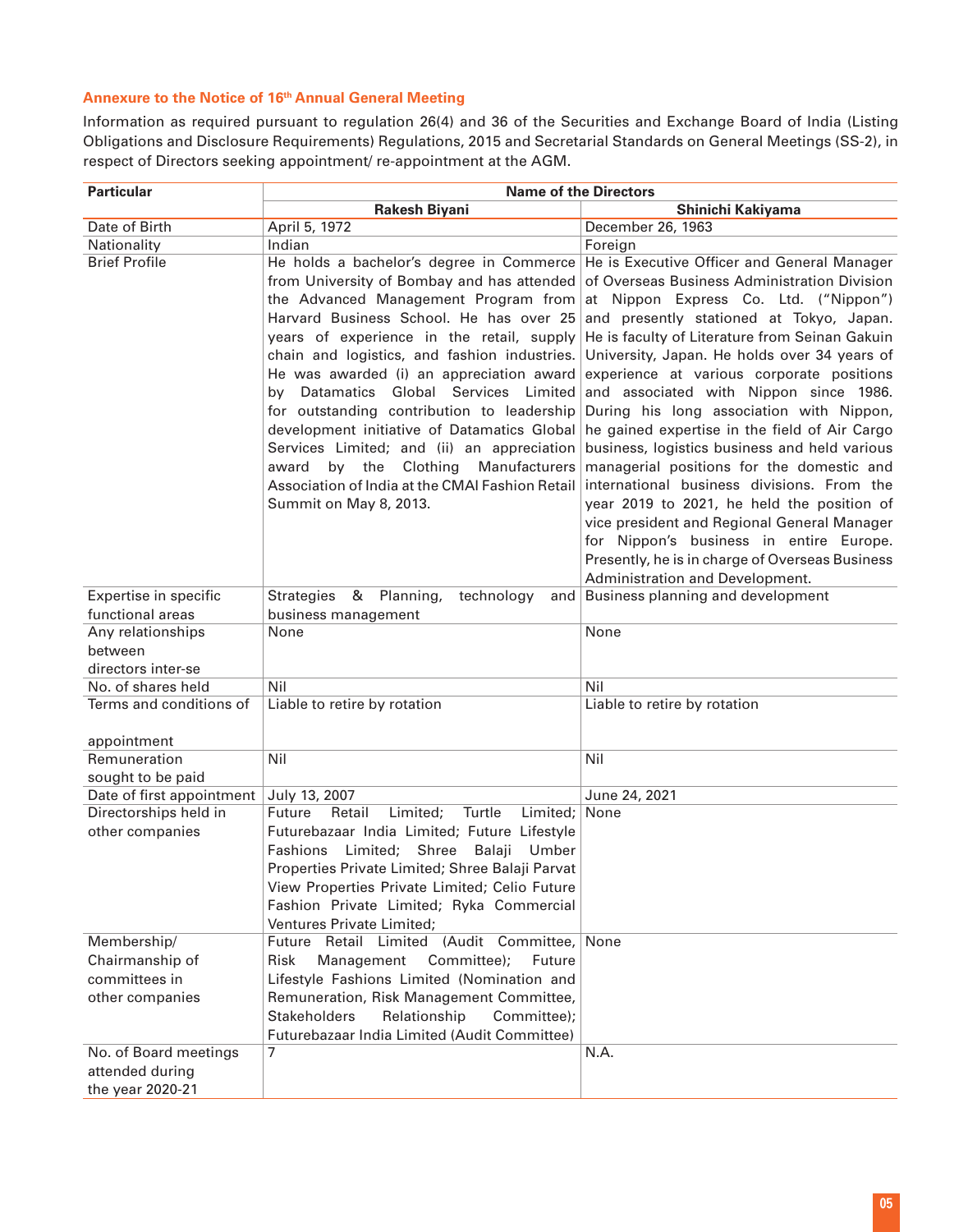# **Instructions for remote e-voting are as under:**

The mechanism to vote electronically on NSDL e-voting system consists of "Two Steps" which are mentioned below:

**Step 1:** Access to NSDL e-voting system:

**A. Login method for e-voting and joining virtual meeting for Individual shareholders holding securities in demat mode**

 In terms of SEBI circular dated December 9, 2020 on e-voting facility provided by listed companies, Individual shareholders holding securities in demat mode are allowed to vote through their demat account maintained with Depositories and Depository Participants. Shareholders are advised to update their mobile number and e-mail Id in their demat accounts in order to access e-voting facility.Login method for Individual shareholders holding securities in demat mode is given below:

| <b>Type of shareholders</b>                                                  | <b>Login Method</b>                                                                                                                                                                                                                                                                                                                                                                                                                                                                                                                                                                                                                                                                                                                                                                                                                                                                  |  |  |
|------------------------------------------------------------------------------|--------------------------------------------------------------------------------------------------------------------------------------------------------------------------------------------------------------------------------------------------------------------------------------------------------------------------------------------------------------------------------------------------------------------------------------------------------------------------------------------------------------------------------------------------------------------------------------------------------------------------------------------------------------------------------------------------------------------------------------------------------------------------------------------------------------------------------------------------------------------------------------|--|--|
| Individual<br>Shareholders holding<br>securities in demat<br>mode with NSDL. | Existing <b>IDeAS</b> user can visit the e-Services website of NSDL Viz. https://eservices.<br>1.<br>nsdl.com either on a Personal Computer or on a mobile. On the e-Services home<br>page click on the "Beneficial Owner" icon under "Login" which is available under<br>'IDeAS' section, this will prompt you to enter your existing User ID and Password.<br>After successful authentication, you will be able to see e-Voting services under<br>Value added services. Click on "Access to e-Voting" under e-Voting services and<br>you will be able to see e-voting page. Click on company name or e-voting service<br>provider i.e. NSDL and you will be re-directed to e-voting website of NSDL for<br>casting your vote during the remote e-voting period or joining virtual meeting &<br>voting during the meeting.                                                          |  |  |
|                                                                              | 2.<br>If you are not registered for IDeAS e-Services, option to register is available at<br>https://eservices.nsdl.com. Select "Register Online for IDeAS Portal" or click at<br>https://eservices.nsdl.com/SecureWeb/IdeasDirectReg.jsp.                                                                                                                                                                                                                                                                                                                                                                                                                                                                                                                                                                                                                                            |  |  |
|                                                                              | 3.<br>Visit the e-voting website of NSDL. Open web browser by typing the following<br>URL: https://www.evoting.nsdl.com/either on a Personal Computer or on a mobile.<br>Once the home page of e-voting system is launched, click on the icon "Login"<br>which is available under 'Shareholder/Member' section. A new screen will open.<br>You will have to enter your User ID (i.e. your sixteen digits demat account number<br>held with NSDL), Password/OTP and a Verification Code as shown on the screen.<br>After successful authentication, you will be redirected to NSDL Depository site<br>wherein you can see e-Voting page. Click on company name or e-voting service<br>provider i.e. NSDL and you will be redirected to e-voting website of NSDL for<br>casting your vote during the remote e-voting period or joining virtual meeting &<br>voting during the meeting. |  |  |
|                                                                              | Shareholders can also download NSDL Mobile App "NSDL Speede" facility by<br>4.<br>scanning the QR code mentioned below for seamless voting experience.<br><b>NSDL Mobile App is available on</b><br>Google Play<br>App Store                                                                                                                                                                                                                                                                                                                                                                                                                                                                                                                                                                                                                                                         |  |  |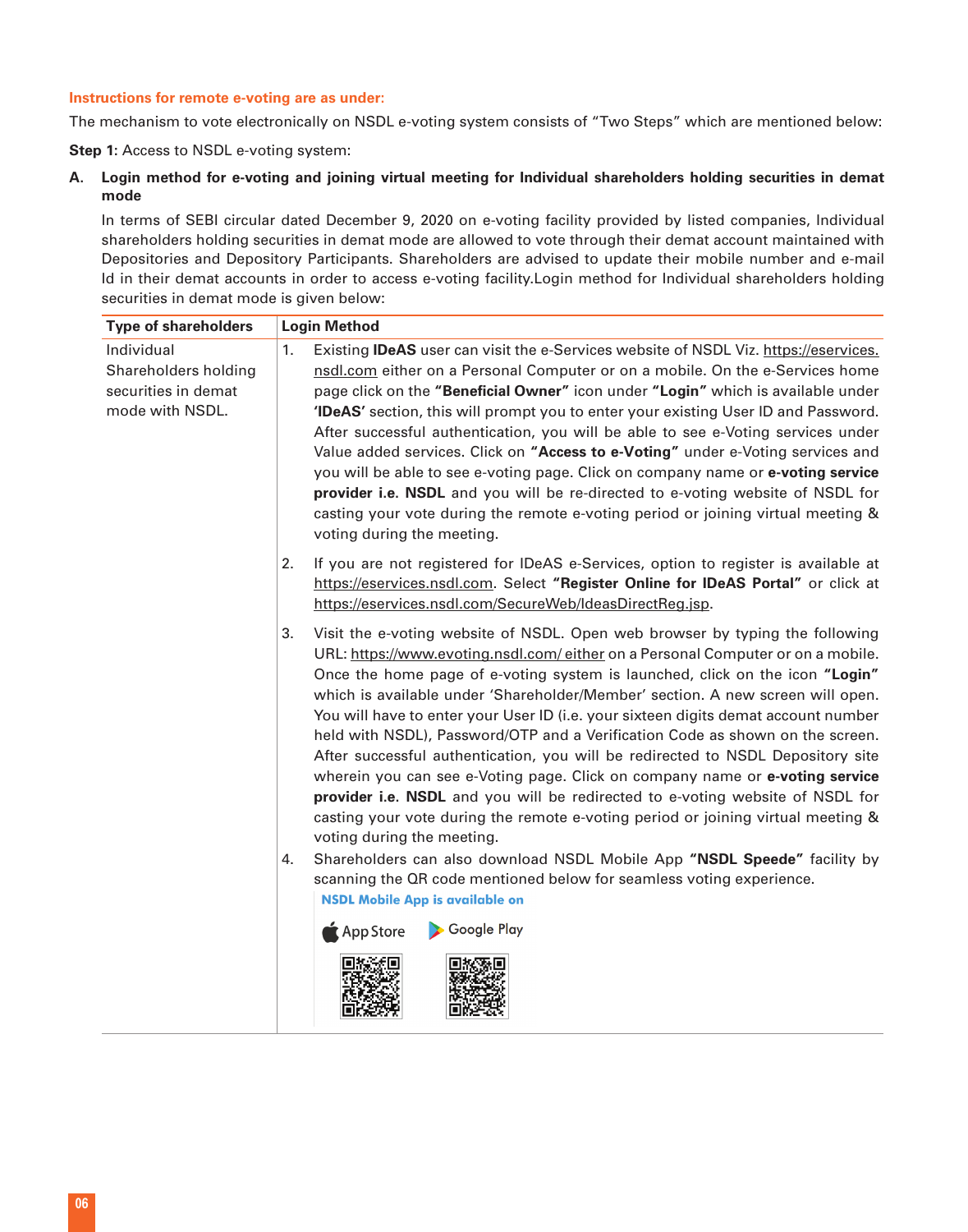| <b>Type of shareholders</b> | <b>Login Method</b>                                                                               |  |
|-----------------------------|---------------------------------------------------------------------------------------------------|--|
| Individual Shareholders     | Existing users who have opted for Easi / Easiest, they can login through their<br>$\vert$ 1.      |  |
| holding securities in       | user id and password. Option will be made available to reach e-Voting page                        |  |
| demat mode with CDSL        | without any further authentication. The URL for users to login to Easi / Easiest are              |  |
|                             | https://web.cdslindia.com/myeasi/home/login or www.cdslindia.com and click on                     |  |
|                             | New System Myeasi.                                                                                |  |
|                             | 2.<br>After successful login of Easi/Easiest the user will be also able to see the e-voting       |  |
|                             | menu. The menu will have links of e-voting service provider i.e. NSDL. Click on                   |  |
|                             | <b>NSDL</b> to cast your vote.                                                                    |  |
|                             | If the user is not registered for Easi/Easiest, option to register is available at https://<br>3. |  |
|                             | web.cdslindia.com/myeasi/Registration/EasiRegistration                                            |  |
|                             | Alternatively, the user can directly access e-voting page by providing demat<br>4.                |  |
|                             | Account Number and PAN No. from a link in www.cdslindia.com home page.                            |  |
|                             | The system will authenticate the user by sending OTP on registered Mobile &                       |  |
|                             | Email as recorded in the demat Account. After successful authentication, user will                |  |
|                             | be provided links for the respective ESP i.e. NSDL where the e-Voting is in progress.             |  |
| Individual Shareholders     | You can also login using the login credentials of your demat account through your                 |  |
| (holding securities         | Depository Participant registered with NSDL/CDSL for e-voting facility. Upon logging in,          |  |
| in demat mode)              | you will be able to see e-voting option. Click on e-voting option, you will be redirected         |  |
| login through their         | to NSDL/CDSL Depository site after successful authentication, wherein you can see                 |  |
| depository participants     | e-voting feature. Click on company name or e-voting service provider i.e. NSDL and                |  |
|                             | you will be redirected to e-voting website of NSDL for casting your vote during the               |  |
|                             | remote e-voting period or joining virtual meeting & voting during the meeting.                    |  |

 Members who are unable to retrieve User ID/ Password are advised to use Forget User ID and Forget Password option available at abovementioned website.

 Helpdesk for Individual Shareholders holding securities in demat mode for any technical issues related to login through Depository i.e. NSDL and CDSL.

| Login type                         | <b>Helpdesk details</b>                                                       |  |
|------------------------------------|-------------------------------------------------------------------------------|--|
| Individual                         | holding Members facing any technical issue in login can contact NSDL helpdesk |  |
| <b>Shareholders</b>                | by sending a request at evoting@nsdl.co.in or call at toll free no.: 1800     |  |
| securities in demat mode with NSDL | 1020 990 and 1800 22 44 30                                                    |  |
| Individual                         | holding Members facing any technical issue in login can contact CDSL helpdesk |  |
| Shareholders                       | by sending a request at helpdesk.evoting@cdslindia.com or contact at          |  |
| securities in demat mode with CDSL | 022-23058738 or 022-23058542-43                                               |  |

**B. Login Method for e-voting and joining virtual meeting for shareholders other than Individual shareholders holding securities in demat mode and shareholders holding securities in physical mode.**

How to Log-in to NSDL e-voting website?

- 1. Visit the e-voting website of NSDL. Open web browser by typing the following URL: [https://www.evoting.nsdl.](https://www.evoting.nsdl.com/) [com/](https://www.evoting.nsdl.com/) either on a Personal Computer or on a mobile.
- 2. Once the home page of e-voting system is launched, click on the icon "Login" which is available under 'Shareholder/Member' section.
- 3. A new screen will open. You will have to enter your User ID, your Password/OTP and a Verification Code as shown on the screen.

 Alternatively, if you are registered for NSDL eservices i.e. IDEAS, you can log-in at<https://eservices.nsdl.com/> with your existing IDEAS login. Once you log-in to NSDL eservices after using your log-in credentials, click on e-voting and you can proceed to Step 2 i.e. Cast your vote electronically.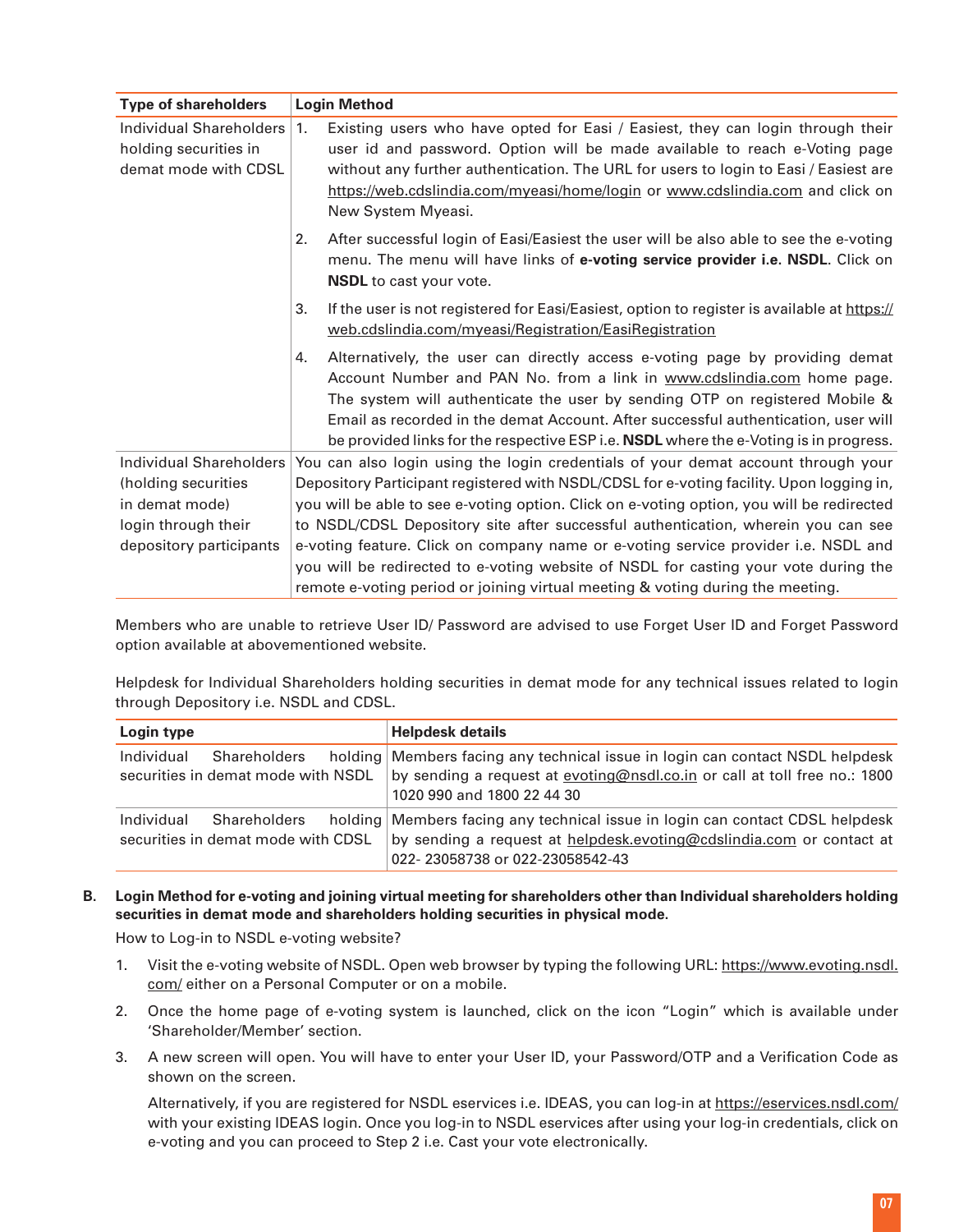4. Your User ID details are given below:

| Manner of holding shares i.e. Demat (NSDL or<br><b>CDSL</b> ) or Physical |                                                            | Your User ID is:                                                                                                                                               |  |
|---------------------------------------------------------------------------|------------------------------------------------------------|----------------------------------------------------------------------------------------------------------------------------------------------------------------|--|
| a)                                                                        | For Members who hold shares in demat<br>account with NSDL. | 8 Character DP ID followed by 8 Digit Client ID<br>For example if your DP ID is IN300*** and Client ID<br>is $12******$ then your user ID is IN300***12******. |  |
| b)                                                                        | For Members who hold shares in demat<br>account with CDSL. | 16 Digit Beneficiary ID<br>For example if your Beneficiary ID is 12**************<br>then your user ID is 12**************                                     |  |
| For Members holding shares in Physical Form.<br>C)                        |                                                            | EVEN Number followed by Folio Number registered<br>with the Company.                                                                                           |  |
|                                                                           |                                                            | For example if folio number is 001*** and EVEN is<br>101456 then user ID is 101456001***                                                                       |  |

- 5. Password details for shareholders other than Individual shareholders are given below:
	- a. If you are already registered for e-voting, then you can use your existing password to login and cast your vote.
	- b. If you are using NSDL e-voting system for the first time, you will need to retrieve the 'initial password' which was communicated to you. Once you retrieve your 'initial password', you need to enter the 'initial password' and the system will force you to change your password.
	- c. How to retrieve your 'initial password'?
		- If your e-mail ID is registered in your demat account or with the Company, your 'initial password' is communicated to you on your email ID. Trace the e-mail sent to you from NSDL from your mailbox. Open the e-mail and open the attachment i.e. a .pdf file. Open the .pdf file. The password to open the .pdf file is your 8 digit client ID for NSDL account, last 8 digits of client ID for CDSL account or folio number for shares held in physical form. The .pdf file contains your 'User ID' and your 'initial password'.
		- If your e-mail ID is not registered, please follow steps mentioned below in process for those shareholders whose e-mail ids are not registered.
- 6. If you are unable to retrieve or have not received the "Initial password" or have forgotten your password:
	- d. Click on **"[Forgot User Details/Password?"](https://www.evoting.nsdl.com/eVotingWeb/commonhtmls/NewUser.jsp)** (If you are holding shares in your demat account with NSDL or CDSL) option available on [www.evoting.nsdl.com.](http://www.evoting.nsdl.com)
	- e. **[Physical User Reset Password?](https://www.evoting.nsdl.com/eVotingWeb/commonhtmls/PhysicalUser.jsp)"** (If you are holding shares in physical mode) option available on [www.evoting.nsdl.com](http://www.evoting.nsdl.com).
	- f. If you are still unable to get the password by aforesaid two options, you can send a request at evoting  $\omega$ [nsdl.co.in](mailto:evoting@nsdl.co.in) mentioning your demat account number/folio number, your PAN, your name and your registered address etc.
	- g. Members can also use the OTP (One Time Password) based login for casting the votes on the e-voting system of NSDL.
- 7. After entering your password, tick on Agree to "Terms and Conditions" by selecting on the check box.
- 8. Now, you will have to click on "Login" button.
- 9. After you click on the "Login" button, Home page of e-voting will open.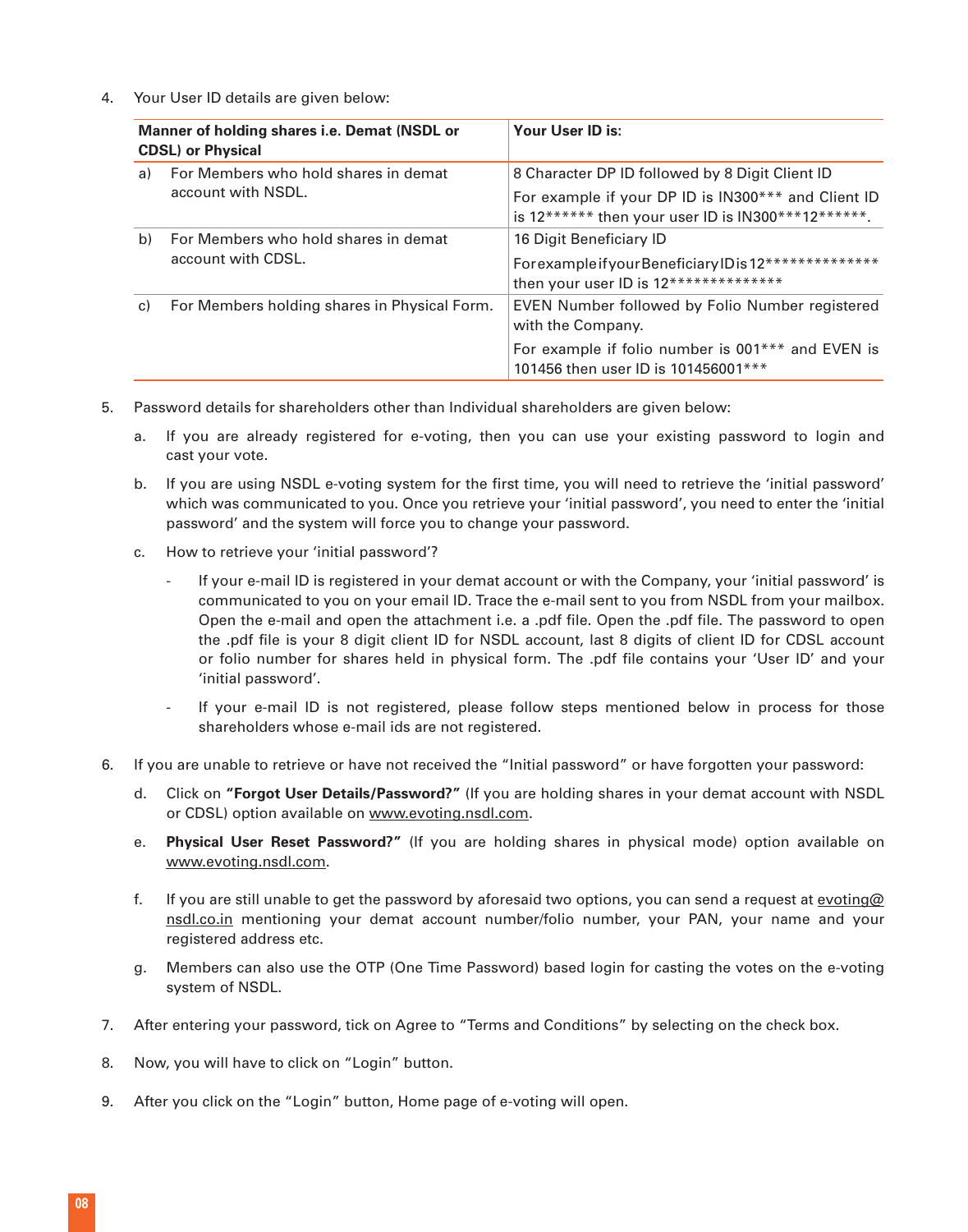# **Step 2:** Cast your vote electronically and join General Meeting on NSDL e-Voting system.

## **How to cast your vote electronically and join General Meeting on NSDL e-Voting system?**

- a. After successful login at Step 1, you will be able to see all the companies "EVEN" in which you are holding shares and whose voting cycle and General Meeting is in active status.
- b. Select "EVEN" of company for which you wish to cast your vote during the remote e-voting period and casting your vote during the General Meeting. For joining virtual meeting, you need to click on "VC/OAVM" link placed under "Join General Meeting".
- c. Now you are ready for e-voting as the voting page opens.
- d. Cast your vote by selecting appropriate options i.e. assent or dissent, verify/modify the number of shares for which you wish to cast your vote and click on "Submit" and also "Confirm" when prompted.
- e. Upon confirmation, the message "Vote cast successfully" will be displayed.
- f. You can also take the printout of the votes cast by you by clicking on the print option on the confirmation page.
- g. Once you confirm your vote on the resolution, you will not be allowed to modify your vote.

# **General Guidelines for Members**

- a. Institutional Members (i.e. other than individuals, HUF, NRI etc.) are required to send scanned copy (PDF/JPG Format) of the relevant board resolution / authority letter etc. with attested specimen signature of the duly authorised signatory(ies) who are authorised to vote, to the Scrutiniser by e-mail to [kbindudshah@gmail.com](mailto:kbindushah@gmail.com) or with a copy marked to [evoting@nsdl.co.in](mailto:evoting@nsdl.co.in).
- b. It is strongly recommended not to share your password with any other person and take utmost care to keep your password confidential. Login to the e-voting website will be disabled upon five unsuccessful attempts to key in the correct password. In such an event, you will need to go through the 'Forgot User Details/Password?' or 'Physical User Reset Password?' option available on [www.evoting.nsdl.com](http://www.evoting.nsdl.com) to reset the password.
- c. In case of any queries, you may refer the frequently asked questions (FAQs) for Members and remote e-voting user manual for Members available at the download section of www.evoting.nsdl.com or call on toll free no.: 1800-1020-990/ 1800-224-430. Alternatively, Members can contact Ms. Sarita Mote on e-mail ID [saritam@nsdl.co.in](mailto:saritam@nsdl.co.in) of National Securities Depository Limited, Trade World, 'A' Wing, Fourth Floor, Kamala Mills Compound, Senapati Bapat Marg, Lower Parel, Mumbai - 400 013. The Members may note that the designated e-mail address for the grievances connected with the remote e-voting is [evoting@nsdl.co.in.](mailto:evoting@nsdl.co.in) Members may also write to the Company Secretary at the e-mail address: [investorrelations@futuresupplychains.com](mailto:investorrelations@futuresupplychains.com).
- d. The voting rights of Members shall be in proportion to their shares in the paid-up equity share capital of the Company as on the cut-off date i.e. September 17, 2021.
- e. A person, whose name is recorded in the Register of Members or in the Register of Beneficial Owners maintained by the Depositories as on the cut-off date only shall be entitled to avail the facility of remote e-voting as well as voting at the AGM through e-voting.
- f. Ms. Bindu Darshan Shah (Membership No. A-20066 / CP No. 7378), Proprietor M/s. K Bindu & Associates, Practicing Company Secretaries has been appointed as the Scrutiniser to scrutinise the remote e-voting process and voting conducted during the AGM through e-voting in a fair and transparent manner. The Scrutiniser, after the conclusion of voting at the AGM shall make, not later than 48 hours of the conclusion of the AGM, a consolidated report of the total votes cast in favour or against, if any, to the Chairperson or a person authorised by him/her in writing, who shall declare the result of the voting forthwith.
- g. The Results declared along with the report of the Scrutiniser shall be placed on the website of the Company and on the website of NSDL after the declaration of result by the Chairperson or a person authorised by him/her in writing. The Results shall also be forwarded to Stock Exchanges.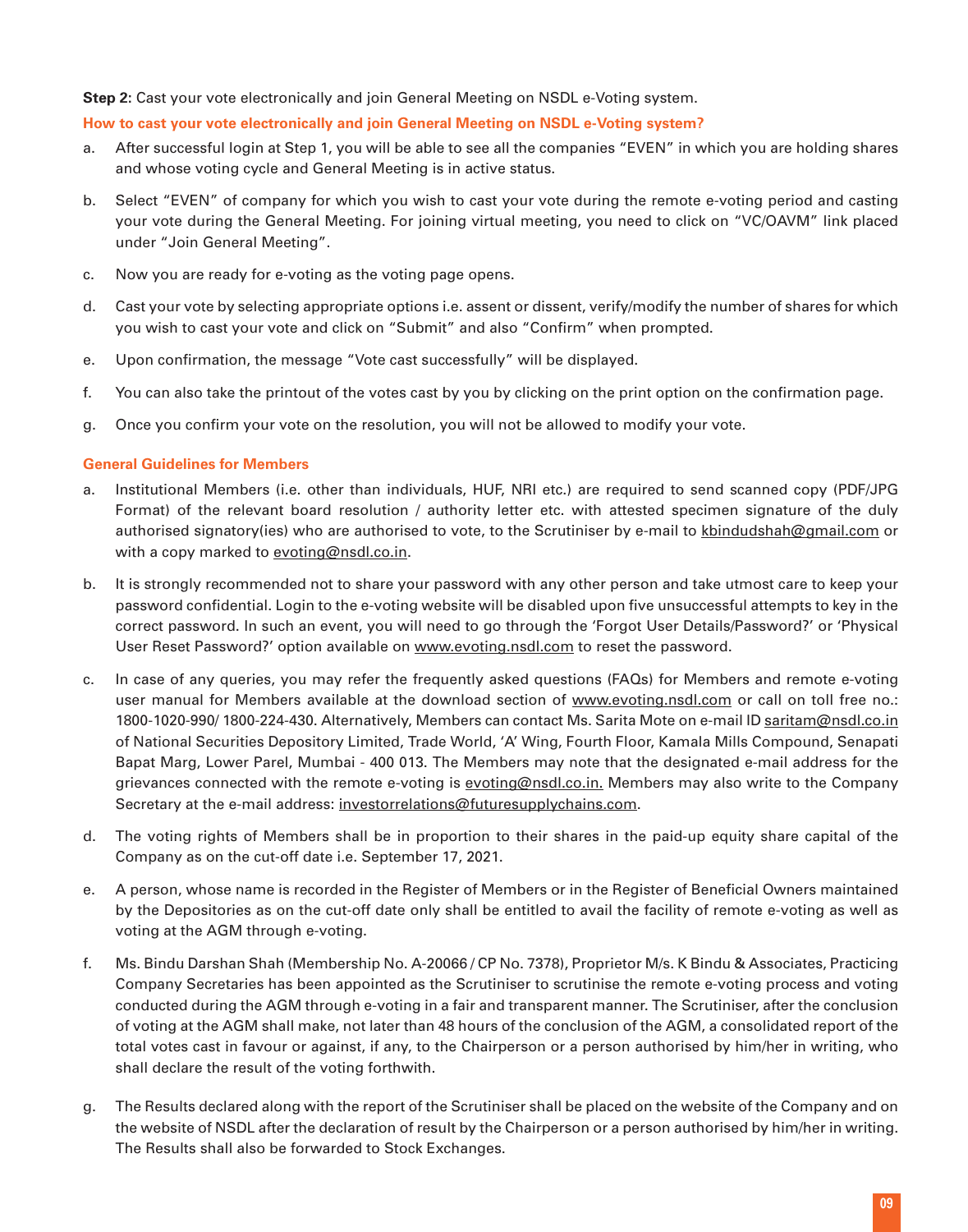# **Process for those shareholders whose email ids are not registered with the depositories for procuring user id and password and registration of e-mail ids for e-voting for the resolutions set out in this notice:**

- a. In case shares are held in physical mode, please provide Folio No., Name of shareholder, scanned copy of the share certificate (front and back), PAN (self-attested scanned copy of PAN card), AADHAR (self-attested scanned copy of Aadhar Card) by e-mail to [rnt.helpdesk@linkintime.co.in](mailto:rnt.helpdesk@linkintime.co.in).
- b. In case shares are held in demat mode, please provide DPID-CLID (16 digit DPID + CLID or 16 digit beneficiary ID), Name, client master or copy of Consolidated Account statement, PAN (self-attested scanned copy of PAN card), AADHAR (self-attested scanned copy of Aadhar Card) to [rnt.helpdesk@linkintime.co.in](mailto:rnt.helpdesk@linkintime.co.in). If you are an Individual shareholders holding securities in demat mode, you are requested to refer to the login method explained at **step 1 (A)** i.e. **Login method for e-voting and joining virtual meeting for Individual shareholders holding securities in demat mode.**
- c. Alternatively shareholder/members may send a request to [evoting@nsdl.co.in](mailto:evoting@nsdl.co.in) for procuring user id and password for e-voting by providing above mentioned documents.
- d. In terms of SEBI circular dated December 9, 2020 on e-voting facility provided by Listed Companies, Individual shareholders holding securities in demat mode are allowed to vote through their demat account maintained with Depositories and Depository Participants. Shareholders are required to update their mobile number and e-mail ID correctly in their demat account in order to access e-voting facility.
	- **1. Instructions for the Members for e-voting on the day of the AGM are as under:**
		- a. The procedure for e-voting on the day of the AGM is same as the instructions mentioned above for remote e-voting.
		- b. Only those Members, who will be present in the AGM through VC/OAVM facility and have not cast their vote on the Resolutions through remote e-voting and are otherwise not barred from doing so, shall be eligible to vote through e-voting system in the AGM.
		- c. Members who have voted through remote e-voting will be eligible to attend the AGM. However, they will not be eligible to vote at the AGM.
		- d. For any grievances connected with the facility for e-voting on the day of the AGM, the contact details shall be same as mentioned for remote e-voting.

# **2. Instructions for the Members for attending the AGM through VC/OAVM are as under:**

- a. Member will be provided with a facility to attend the AGM through VC/OAVM through the NSDL e-Voting system. Members may access by following the steps mentioned above for **Access to NSDL e-Voting system**. After successful login, you can see link of **"VC/OAVM link"** placed under **"Join General meeting"**  menu against company name. You are requested to click on VC/OAVM link placed under Join General Meeting menu. The link for VC/OAVM will be available in Shareholder/Member login where the EVEN of Company will be displayed. Please note that the members who do not have the User ID and Password for e-Voting or have forgotten the User ID and Password may retrieve the same by following the remote e-Voting instructions mentioned in the notice to avoid last minute rush. Further, Members can also use the OTP based login for logging into the e-voting system of NSDL.
- b. Members are encouraged to join the Meeting through Laptops for better experience.
- c. Members will be required to allow camera and use Internet with a good speed to avoid any disturbance during the AGM.
- d. Please note that Participants connecting from Mobile Devices or Tablets or through Laptop connecting via Mobile Hotspot may experience Audio/Video loss due to fluctuation in their respective network. It is therefore recommended to use stable Wi-Fi or LAN connection to mitigate any kind of aforesaid glitches.
- e. Members who would like to express their views/have questions may send their questions in advance mentioning their name, demat account number/folio number, email address, mobile number at [investorrelations@futuresupplychains.com](mailto:investorrelations@futuresupplychains.com). The same will be replied by the Company suitably.